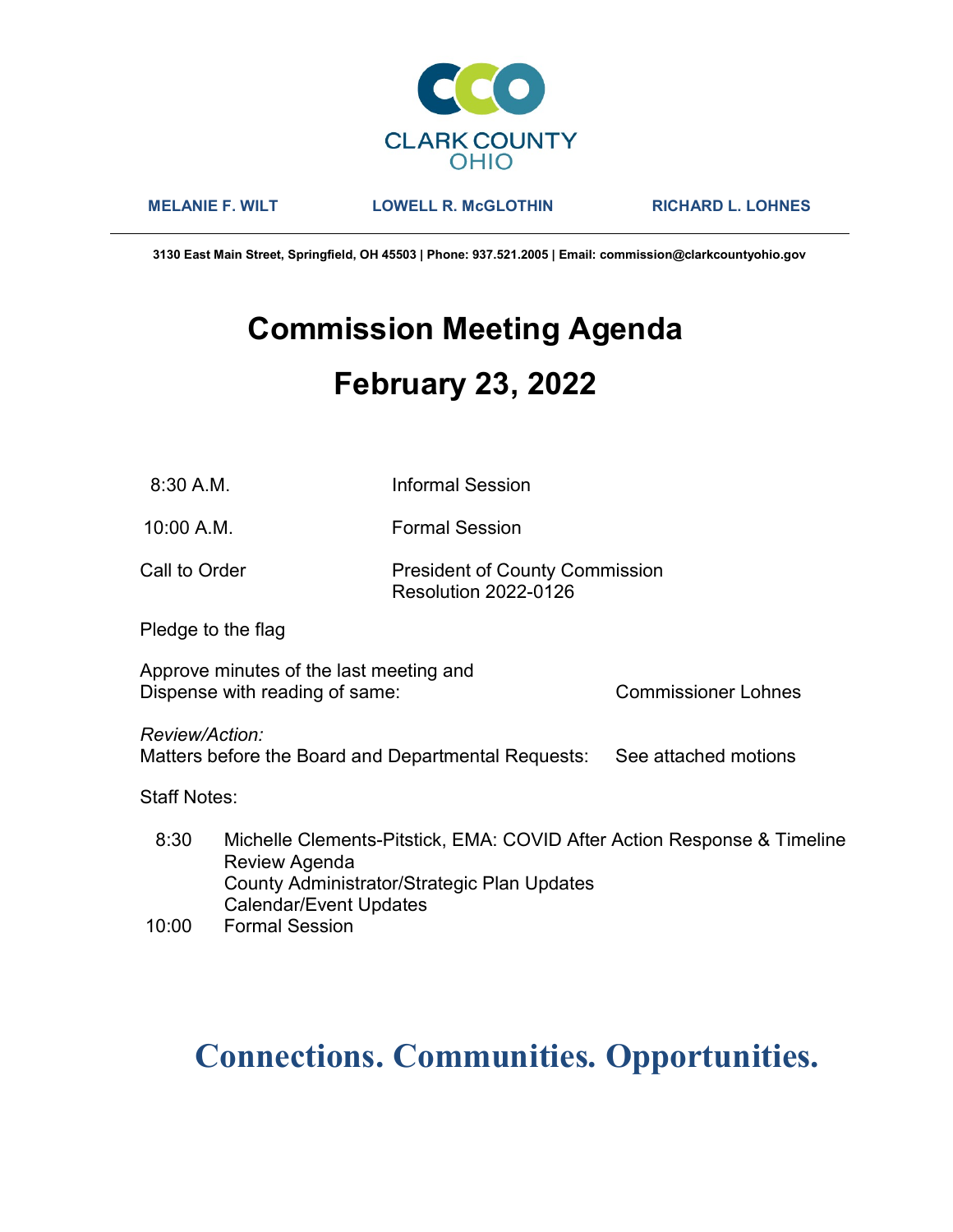Melanie F. Wilt Lowell R. McGlothin Richard L. Lohnes

Resolution 2022-0127 ENGB file

# Acknowledge Bid Opening for the Middle Urbana Road Improvements OPWC Project CK10Y

Commissioner moved, per request of the County Engineer, to acknowledge receipt of the bids below, subject to the Board's right to reject any bid pursuant to the notice of competitive bidding and any other applicable bid requirements. The bid opening for the Middle Urbana Road Improvements OPWC Project CK10Y was held on Thursday, February 17, 2022. The following bids were read:

| <b>Bidder</b>                  | <b>Base Bid As Read</b> | <b>Base Bid Corrected</b> | Roadway Alternate |
|--------------------------------|-------------------------|---------------------------|-------------------|
| R.B. Jergens Contractors, Inc. | \$2,256,598.55          | \$2,256,598.56            | \$24,599.12       |
| Barrett Paving Materials, Inc. | \$2,260,361.86          |                           | \$24,416.00       |
| John R. Jurgensen Company      | \$2,623,550.03          |                           | \$23,718.40       |
| <b>Engineer's Estimate</b>     | \$2,151,205.20          |                           | \$7,276.75        |

Further move to refer the bids to staff for further evaluation.

Commissioner seconded the motion and the roll being called for its passage, the vote resulted as follows:

Commissioner Lohnes, Commissioner McGlothin, Commissioner Wilt,

I, Megan Burr, Clerk to the Board of County Commissioners, do hereby certify that the above is a true and correct copy of a motion as recorded in the Journal of the Clark County Commissioners, under the date of February 23, 2022.

Megan Burr, Clerk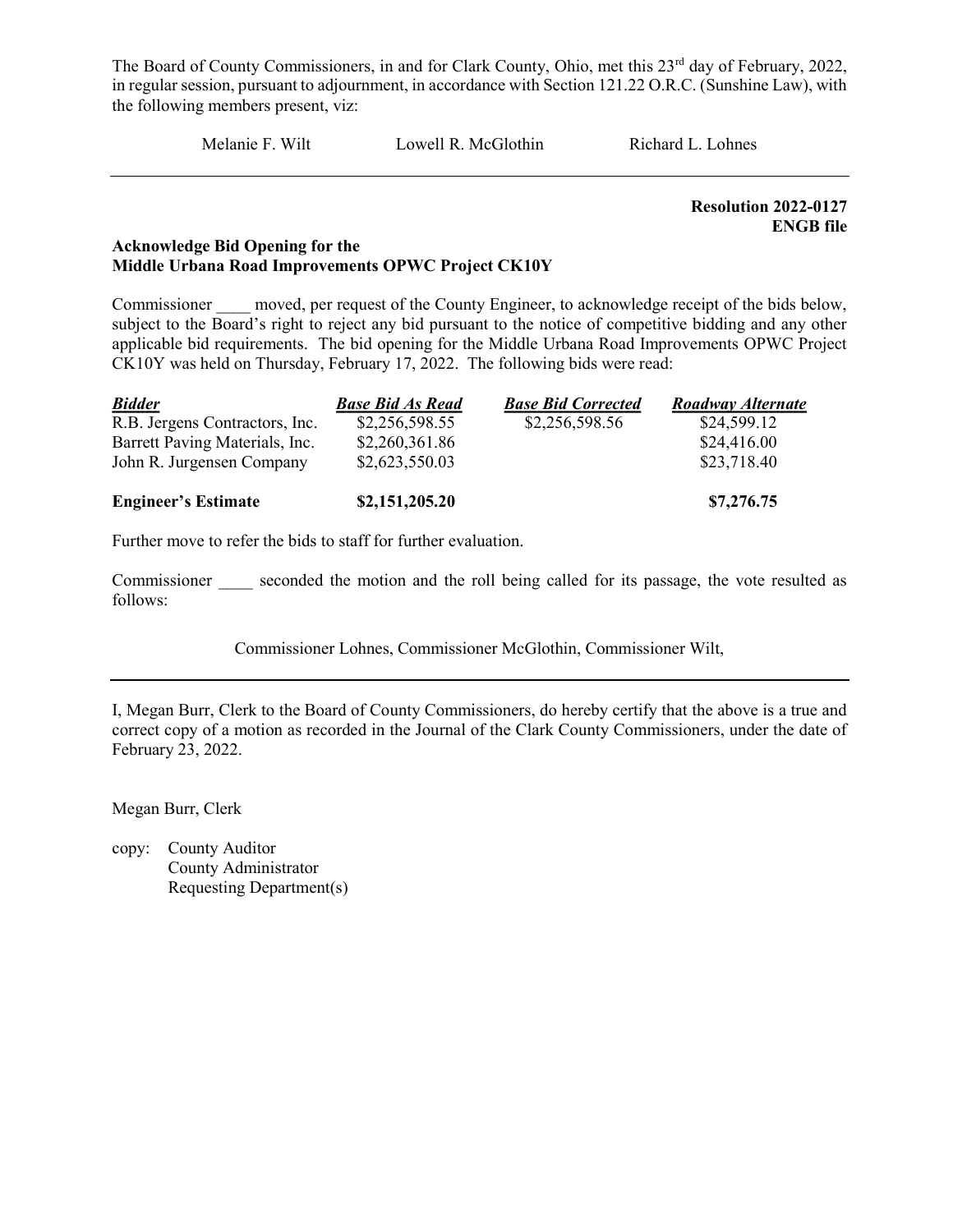Melanie F. Wilt Lowell R. McGlothin Richard L. Lohnes

Resolution 2022-0128 ENGC file

# Authorize Contract with Mazzella Lifting Technologies, Inc.

Commissioner moved, per the request of the County Engineer, to authorize a contract with:

|                           | <b>Organization Name:</b> Mazzella Lifting Technologies, Inc.,   |  |  |
|---------------------------|------------------------------------------------------------------|--|--|
|                           | Organization Address: 10605 Chester Road, Cincinnati, Ohio 45215 |  |  |
| In the amount of:         | Not to exceed \$49,000                                           |  |  |
| <b>Funding Source(s):</b> | Local Funds (MVGT)                                               |  |  |
| <b>Purpose:</b>           | Annual inspections and repairs as needed                         |  |  |
| <b>Effective Dates:</b>   | February 16, 2022 to February 15, 2023                           |  |  |

Further move to authorize the County Administrator to execute the contract and related documents.

Commissioner seconded the motion and the roll being called for its passage, the vote resulted as follows:

Commissioner Lohnes, Commissioner McGlothin, Commissioner Wilt,

I, Megan Burr, Clerk to the Board of County Commissioners, do hereby certify that the above is a true and correct copy of a motion as recorded in the Journal of the Clark County Commissioners, under the date of February 23, 2022.

Megan Burr, Clerk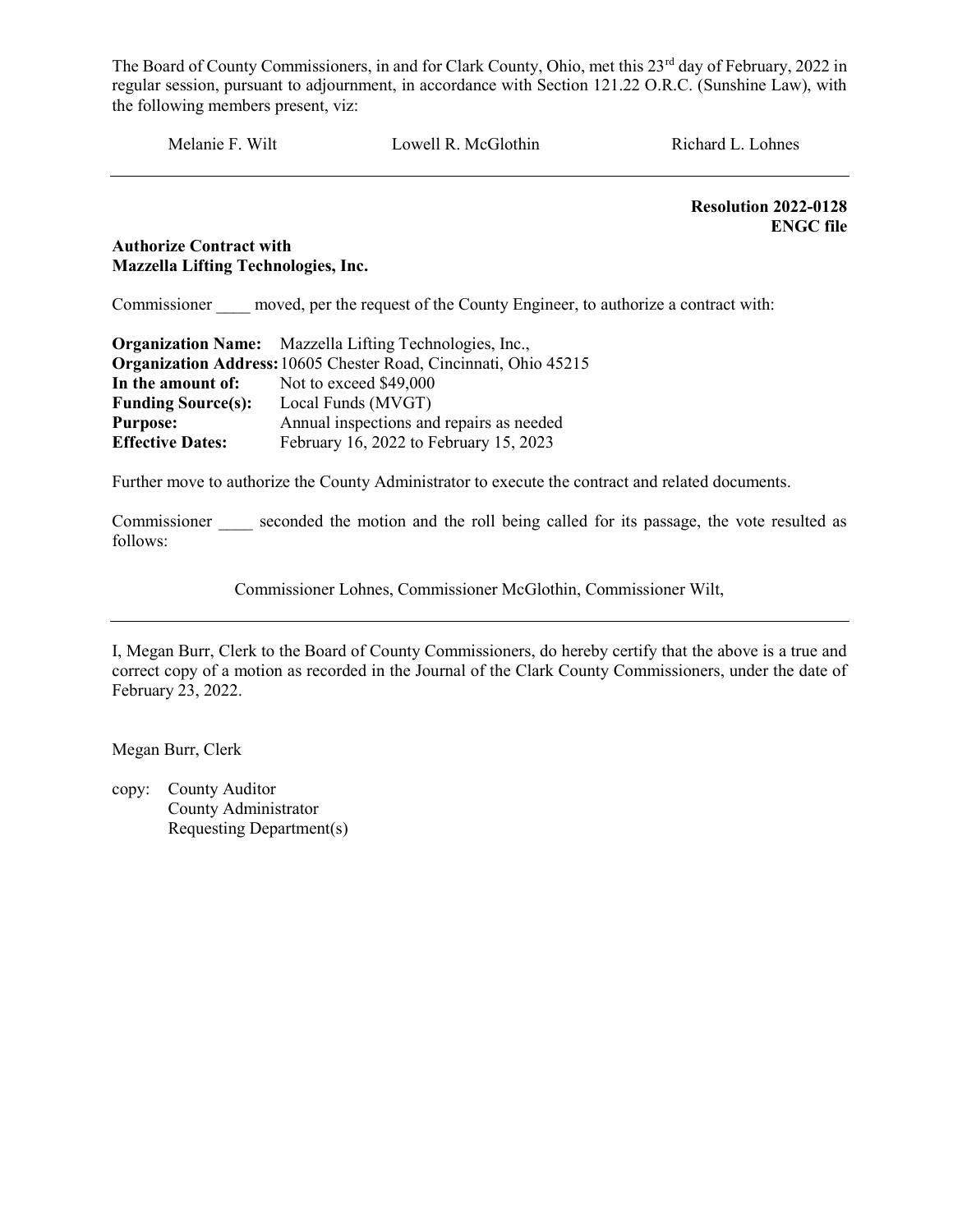Melanie F. Wilt Lowell R. McGlothin Richard L. Lohnes

Resolution 2022-0129 CDDC file

#### Authorize Contract with Neighborhood Housing Partnership of Greater Springfield, Inc.

Commissioner and moved, per the request of the Community  $\&$  Economic Development Director, to authorize a contract with:

| <b>Organization Name:</b>    | Neighborhood Housing Partnership of Greater Springfield, Inc.                 |  |  |  |  |
|------------------------------|-------------------------------------------------------------------------------|--|--|--|--|
| <b>Organization Address:</b> | 527 East Home Road, Springfield, Ohio 45503                                   |  |  |  |  |
| In the amount of:            | \$100,000                                                                     |  |  |  |  |
| <b>Funding Source(s):</b>    | American Recovery Act Coronavirus State & Local Fiscal Funds                  |  |  |  |  |
| <b>Purpose:</b>              | Provision of grants for critical and immediate home repairs for               |  |  |  |  |
|                              | homeowners in Clark County who have been impacted by COVID 19, or             |  |  |  |  |
|                              | who may be unemployed, experiencing food-insecurity or housing<br>insecurity. |  |  |  |  |
|                              |                                                                               |  |  |  |  |

Further move to authorize the County Administrator to execute the contract and related documents.

Commissioner seconded the motion and the roll being called for its passage, the vote resulted as follows:

Commissioner Lohnes, Commissioner McGlothin, Commissioner Wilt,

I, Megan Burr, Clerk to the Board of County Commissioners, do hereby certify that the above is a true and correct copy of a motion as recorded in the Journal of the Clark County Commissioners, under the date of February 23, 2022.

Megan Burr, Clerk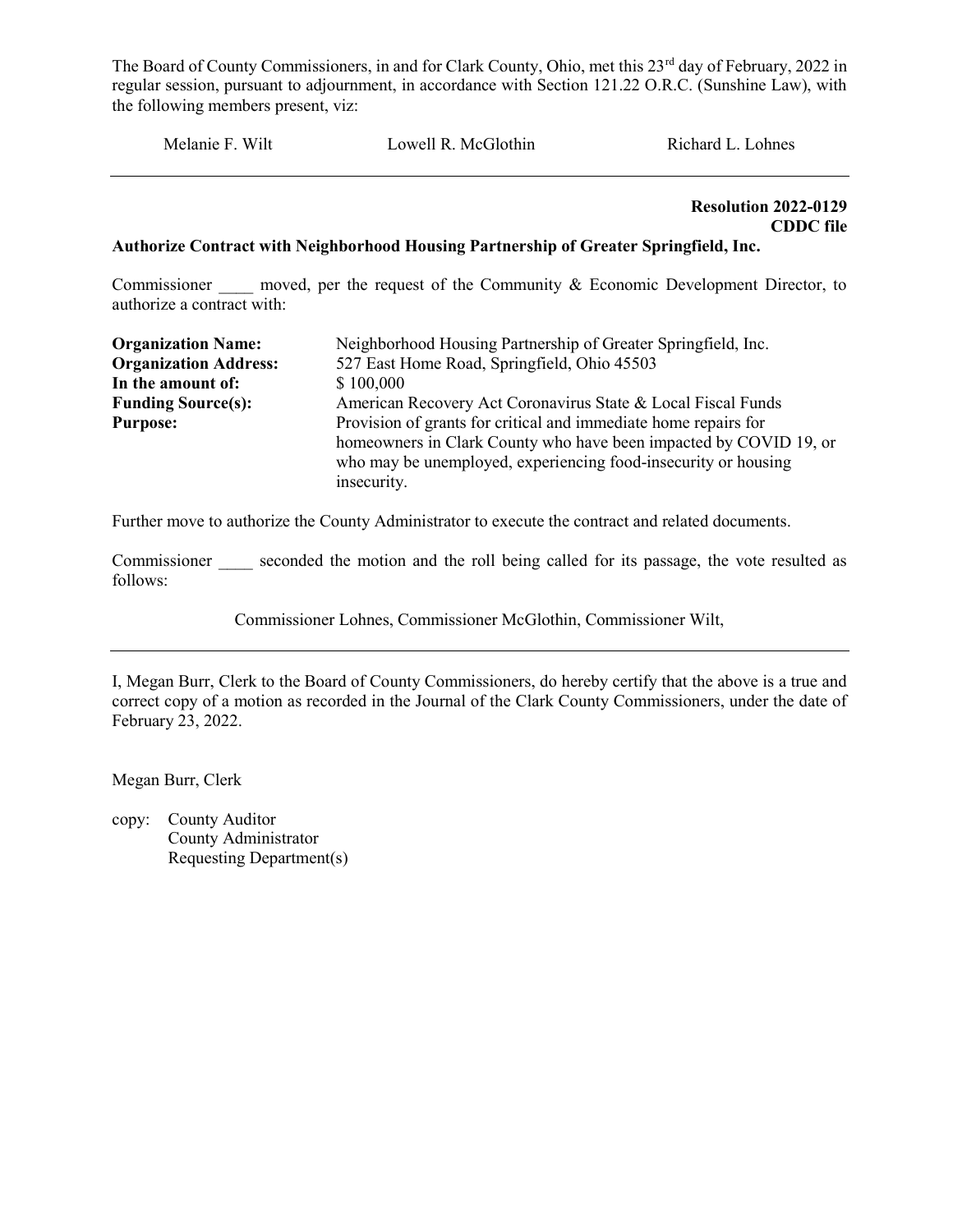Melanie F. Wilt Lowell R. McGlothin Richard L. Lohnes

 Resolution 2022-0130 SHRC file

# Authorize Law Enforcement Contract with Interfaith Hospitality Network (IHN)

Commissioner moved, per the request of the County Sheriff, to authorize a contract for law enforcement services with:

| Organization:           | Interfaith Hospitality Network (IHN)      |
|-------------------------|-------------------------------------------|
| In the amount of:       | \$265,520.36                              |
| <b>Effective Dates:</b> | January 1, 2022 through December 31, 2022 |

Further move to authorize the County Administrator to execute the contracts and related documents.

Commissioner seconded the motion and the roll being called for its passage, the vote resulted as follows:

Commissioner Lohnes, Commissioner McGlothin, Commissioner Wilt,

I, Megan Burr, Clerk to the Board of County Commissioners, do hereby certify that the above is a true and correct copy of a motion as recorded in the Journal of the Clark County Commissioners, under the date of February 23, 2022.

Megan Burr, Clerk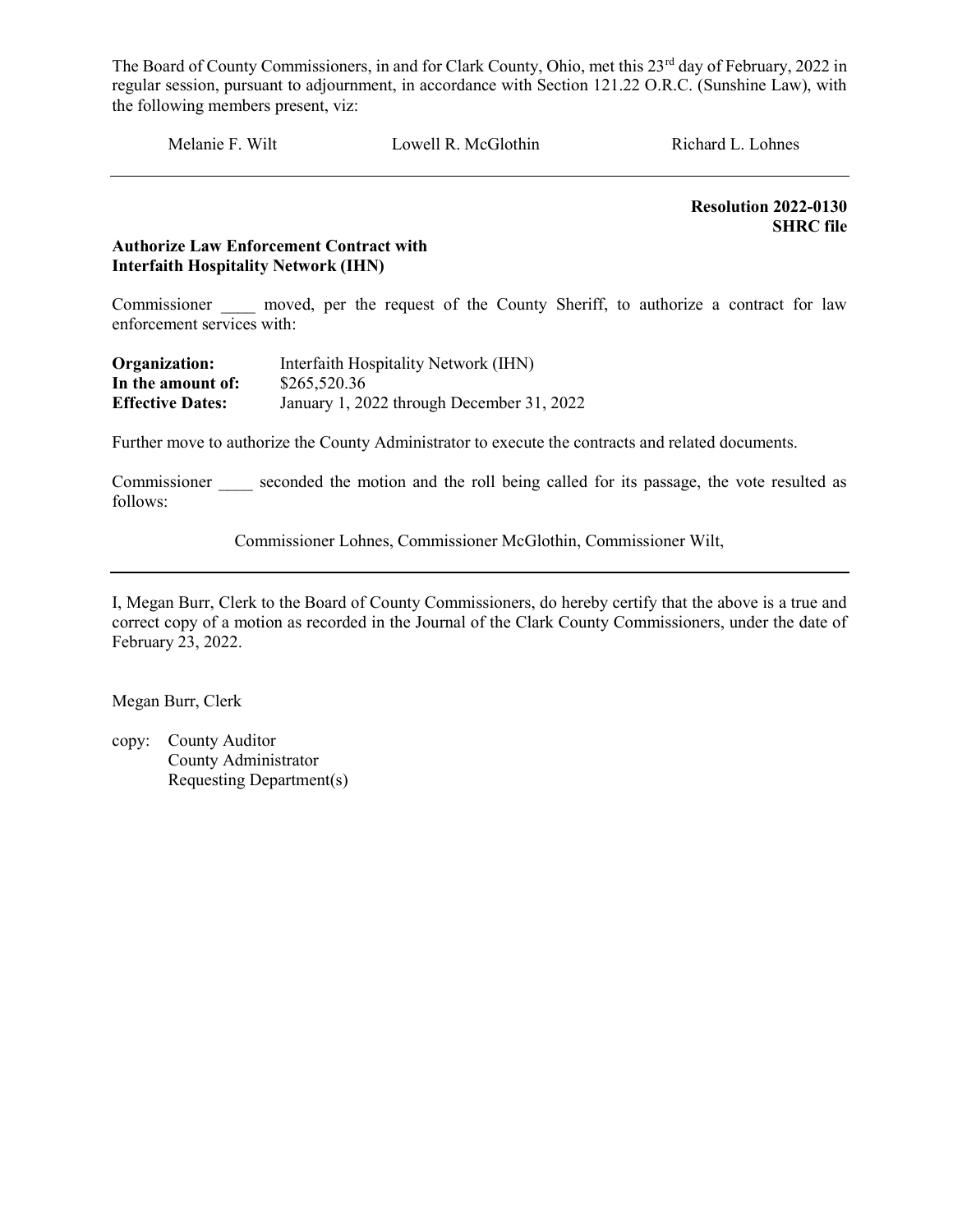Melanie F. Wilt Lowell R. McGlothin Richard L. Lohnes

 Resolution 2022-0131 SHRC file

# Authorize Fire Dispatching Contract(s) with Pleasant Township

Commissioner moved, per the request of the County Sheriff, to authorize contract(s) for fire dispatching services with:

| Township:               | Pleasant Township                         |
|-------------------------|-------------------------------------------|
| In the amount of:       | \$10,736.00                               |
| <b>Effective Dates:</b> | January 1, 2022 through December 31, 2022 |

Further move to authorize the County Administrator to execute the contracts and related documents.

Commissioner seconded the motion and the roll being called for its passage, the vote resulted as follows:

Commissioner Lohnes, Commissioner McGlothin, Commissioner Wilt,

I, Megan Burr, Clerk to the Board of County Commissioners, do hereby certify that the above is a true and correct copy of a motion as recorded in the Journal of the Clark County Commissioners, under the date of February 23, 2022.

Megan Burr, Clerk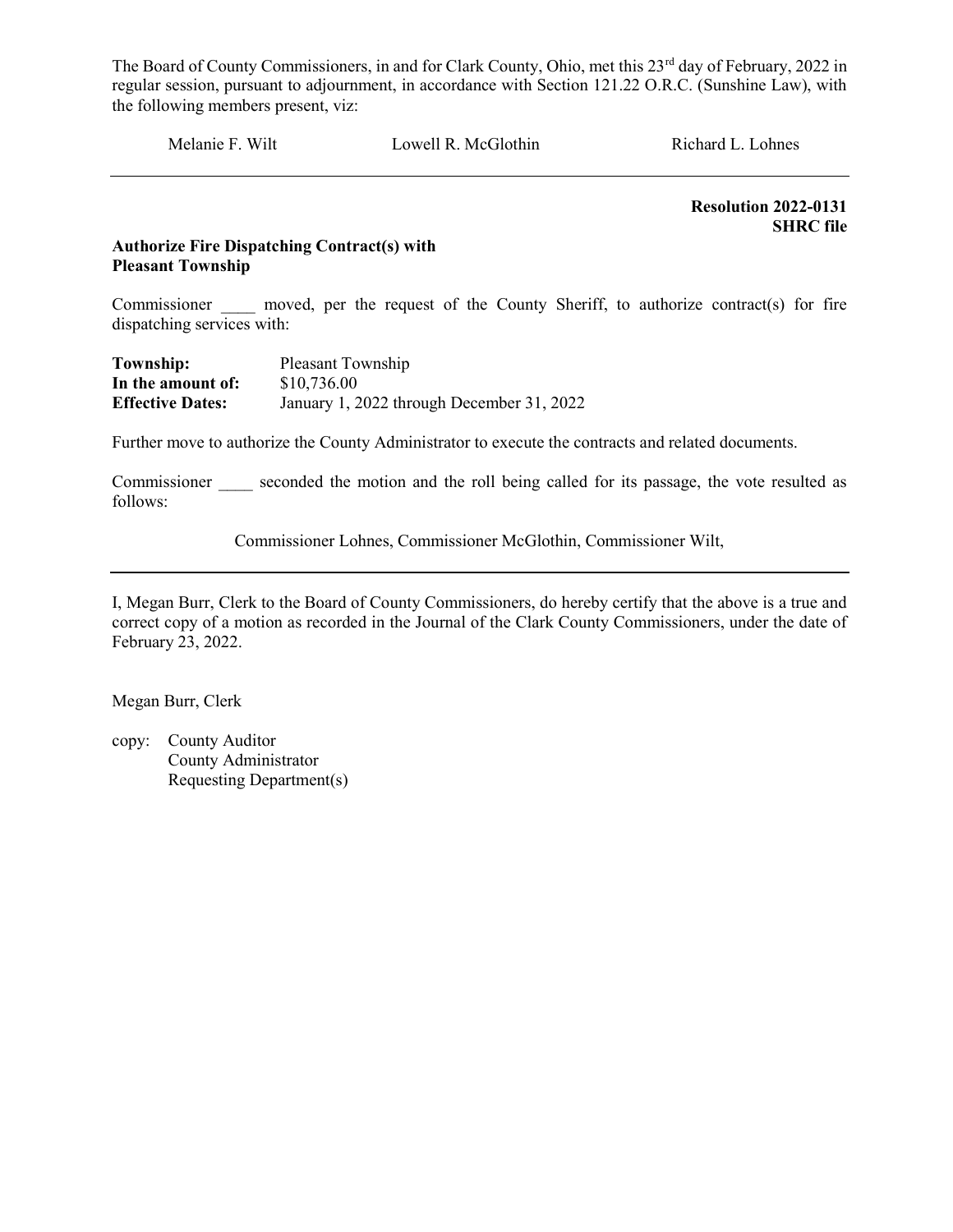Melanie F. Wilt Lowell R. McGlothin Richard L. Lohnes

Resolution 2022-0132 UTLC file

# Authorize Contract for Sewer Relocation with Barrett Paving Materials, Inc.

Commissioner moved, per the request of the Utilities Director, to authorize a contract with:

| <b>Organization Name:</b>    | Barrett Paving Materials, Inc.                                             |
|------------------------------|----------------------------------------------------------------------------|
| <b>Organization Address:</b> | PO Box 13671, Dayton, Ohio 45413-0591                                      |
| In the amount of:            | \$0.00                                                                     |
| <b>Funding Source(s):</b>    | Not Applicable                                                             |
| <b>Purpose:</b>              | Relocate existing sanitary sewer force main and related easement on Parcel |
|                              | Nos. 1801000023000052 and 1801000024000042 owned by Barrett Paving         |
|                              | Materials, Inc.                                                            |
| <b>Effective Dates:</b>      | April 23, 2022 – April 22, 2024                                            |

Further move to authorize the County Administrator to execute the contract and related documents.

Commissioner seconded the motion and the roll being called for its passage, the vote resulted as follows:

Commissioner Lohnes, Commissioner McGlothin, Commissioner Wilt,

I, Megan Burr, Clerk to the Board of County Commissioners, do hereby certify that the above is a true and correct copy of a motion as recorded in the Journal of the Clark County Commissioners, under the date of February 23, 2022.

Megan Burr, Clerk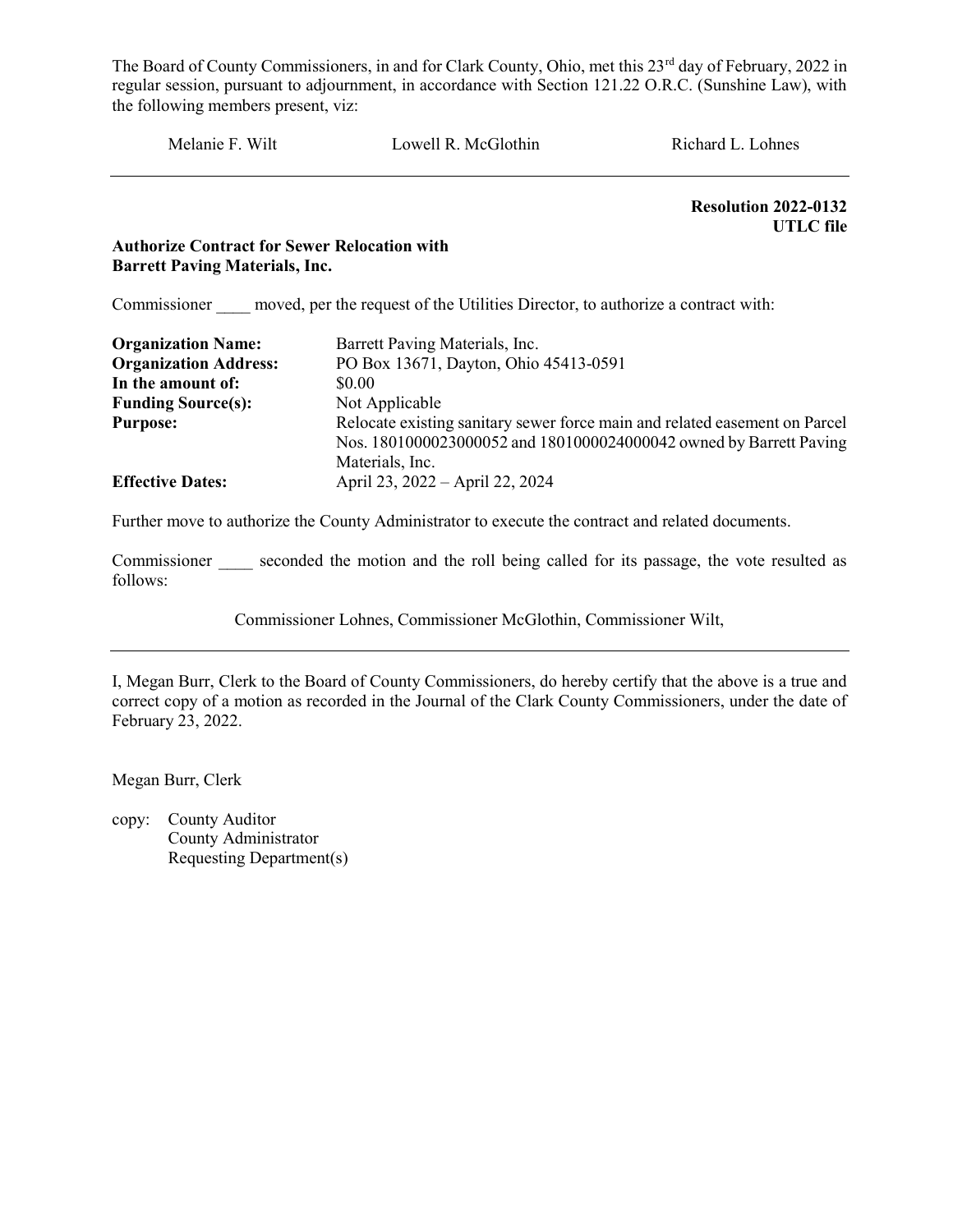Melanie F. Wilt Lowell R. McGlothin Richard L. Lohnes

 Resolution 2022-0133 INVP file

#### Authorize Purchase of Vehicle for the Solid Waste District Price Increase

Commissioner moved, per the request of the Solid Waste District Director, to authorize the purchase of a 2022 Honda CR-V Awd, VIN 7FARW2H74NE002785, from Bill Marine Honda with a price increase of \$650.00 (price increase implemented by Honda on January 3, 2022) to be paid for from the Solid Waste District funds. The vehicle will be used at the Solid Waste District as a replacement for a 2009 Ford Escape. Amount previously approved for this vehicle purchase was \$30,335.00 (Resolution 2021-0721).

Further move to authorize the County Administrator to execute the contract and related documents.

Commissioner seconded the motion and the roll being called for its passage, the vote resulted as follows:

Commissioner Lohnes, Commissioner McGlothin, Commissioner Wilt,

I, Megan Burr, Clerk to the Board of County Commissioners, do hereby certify that the above is a true and correct copy of a motion as recorded in the Journal of the Clark County Commissioners, under the date of February 23, 2022.

Megan Burr, Clerk

copy: County Auditor County Administrator Commission Budget Analyst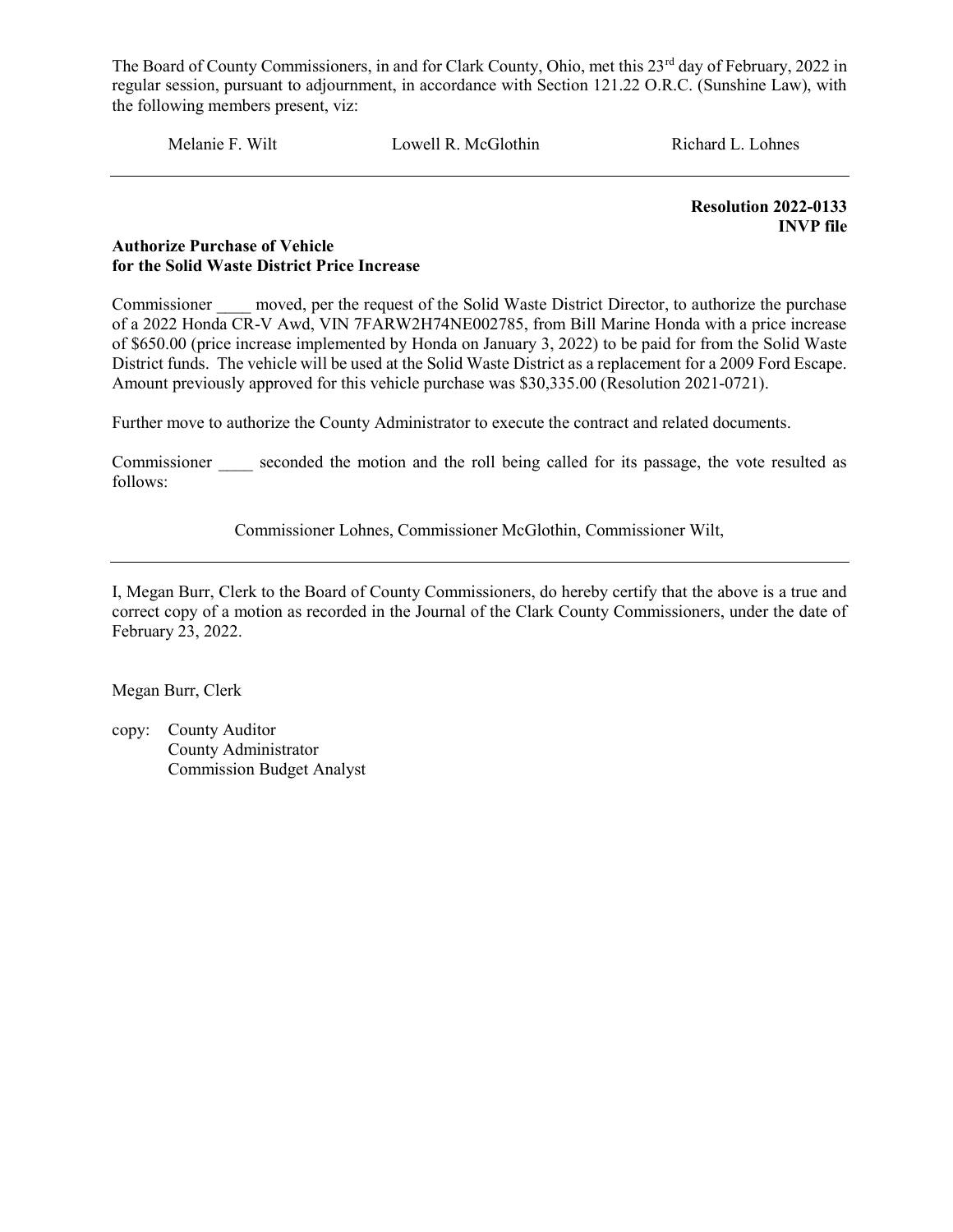Melanie F. Wilt Lowell R. McGlothin Richard L. Lohnes

 Resolution 2022-0134 INVS file

#### Authorize Disposal of Obsolete Equipment

Commissioner moved, per the request of the County Sheriff, to transfer the following to the Clark County Park District in accordance with §307.12(D) of the Ohio Revised Code:

2008 Chevrolet Van VIN #1GCHG35CX81197378

Commissioner seconded the motion and the roll being called for its passage, the vote resulted as follows:

Commissioner Lohnes, Commissioner McGlothin, Commissioner Wilt,

I, Megan Burr, Clerk to the Board of County Commissioners, do hereby certify that the above is a true and correct copy of a motion as recorded in the Journal of the Clark County Commissioners, under the date of February 23, 2022.

Megan Burr, Clerk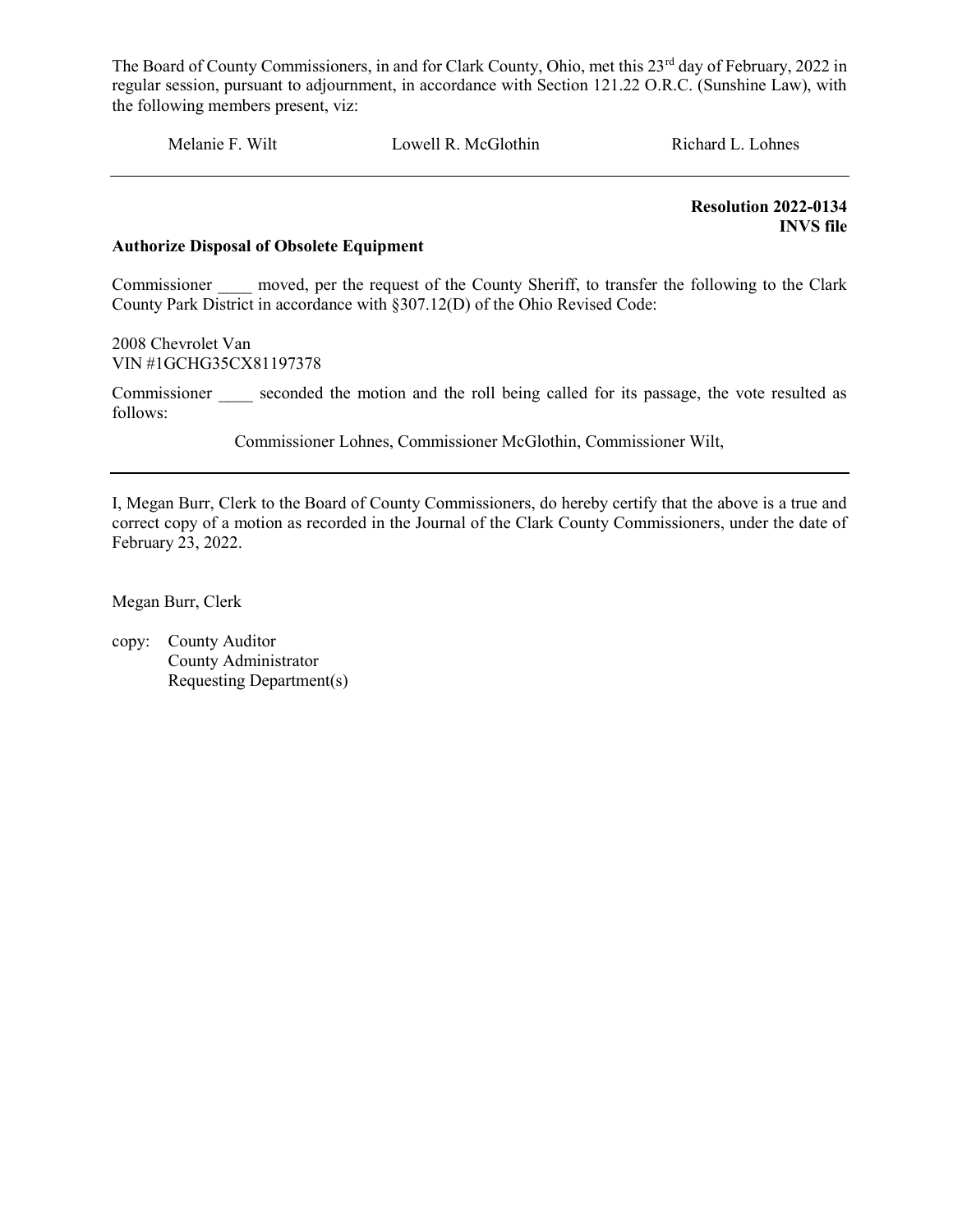| Melanie F. Wilt                                           |                                                                 | Lowell R. McGlothin                                                                                                                              |                                  | Richard L. Lohnes |                                                 |
|-----------------------------------------------------------|-----------------------------------------------------------------|--------------------------------------------------------------------------------------------------------------------------------------------------|----------------------------------|-------------------|-------------------------------------------------|
|                                                           | Approve Issuance of Warrants for Then and Now(s)                |                                                                                                                                                  |                                  |                   | <b>Resolution 2022-0135</b><br><b>FINT</b> file |
|                                                           | of warrants for then and $now(s)$ are as follows:               | Commissioner _____ moved, upon the recommendation of the County Administrator, to approve the issuance                                           |                                  |                   |                                                 |
| P.O. Number<br>20022763<br>Reason: Just received invoice. | Fund<br>General (B&G)                                           | <b>Vendor</b><br>Chad Jensen                                                                                                                     | <b>Date Purchase</b><br>12/13/21 | S                 | Amount<br>100.00                                |
| 220022662                                                 | PCSA (DJFS)<br>in June 2021, reminder received in January 2022. | National Children's Alliance 10/21/21<br>Reason: Invoice date precedes PO. The original invoice was sent to an email of an employee who resigned |                                  | S.                | 2,000.00                                        |
| 220023064                                                 | Treasurer<br>Reason: Did not have a purchase order.             | Aqua Falls                                                                                                                                       | 01/31/22                         | \$                | 31.80                                           |
| 220023064                                                 | Treasurer<br>Reason: Did not have a purchase order.             | <b>Document Destruction</b>                                                                                                                      | 12/21/21                         | $\mathbb{S}$      | 88.44                                           |
| 22003064                                                  | Treasurer<br>Reason: Did not have a purchase order.             | Kavanaugh's                                                                                                                                      | 01/28/22                         | \$                | 240.73                                          |
| 220023064                                                 | Treasurer<br>Reason: Did not have a purchase order.             | Ohio Newspaper                                                                                                                                   | 01/27-31/22                      | \$                | 567.00                                          |
| 220023064                                                 | Treasurer<br>Reason: Did not have a purchase order.             | <b>MOM</b>                                                                                                                                       | 12/28/21                         | \$                | 212.22                                          |
| 220023064                                                 | Treasurer<br>Reason: Did not have a purchase order.             | <b>MOM</b>                                                                                                                                       | 01/06/22                         | \$                | 157.35                                          |

Commissioner seconded the motion and the roll being called for its passage, the vote resulted as follows:

Commissioner Lohnes, Commissioner McGlothin, Commissioner Wilt,

I, Megan Burr, Clerk to the Board of County Commissioners, do hereby certify that the above is a true and correct copy of a motion as recorded in the Journal of the Clark County Commissioners, under the date of February 23, 2022.

# Megan Burr, Clerk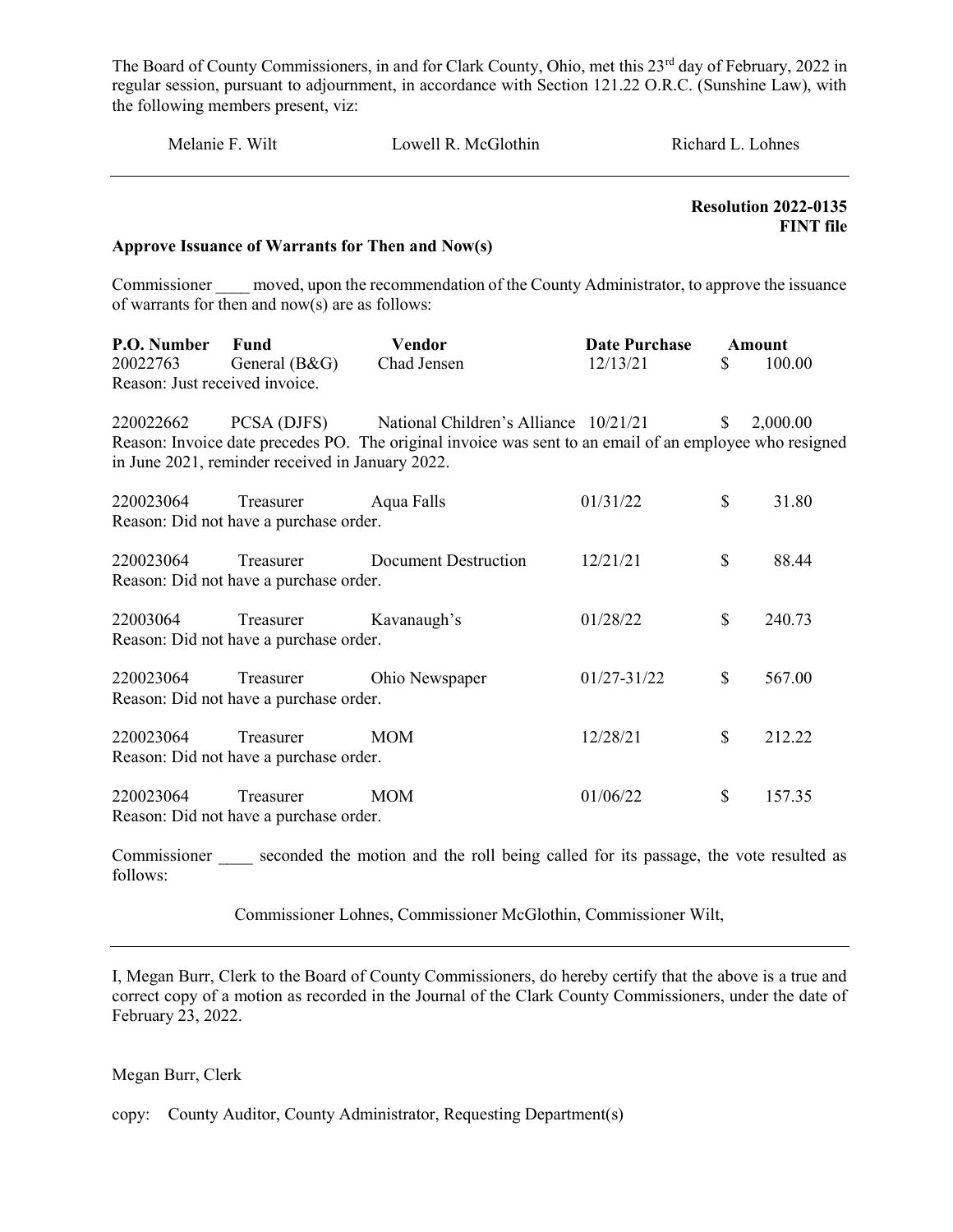Melanie F. Wilt Lowell R. McGlothin Richard L. Lohnes

 Resolution 2022-0136 COMO file

#### Resolution of Support to Name an Unnamed Waterway in Clark County, Ohio

Commissioner moved to approve the following resolution of support:

Whereas, the Mud Run Conservancy in Mad River Township, Clark County, Ohio requested support from the Board of Clark County Commissioners to name an unnamed waterway located in Mad River Township; and,

Whereas, after participating in various phases of community involvement, the recommended name for the unnamed waterway is Pup Creek.

Now, therefore we, the Board of Clark County Commissioners do hereby support the naming of the unnamed waterway to Pup Creek located in Mad River Township and further support the submission of such request to the United States Board of Geographic Names.

Commissioner seconded the motion and the roll being called for its passage, the vote resulted as follows:

Commissioner Lohnes, Commissioner McGlothin, Commissioner Wilt,

I, Megan Burr, Clerk to the Board of County Commissioners, do hereby certify that the above is a true and correct copy of a motion as recorded in the Journal of the Clark County Commissioners, under the date of February 23, 2022.

Megan Burr, Clerk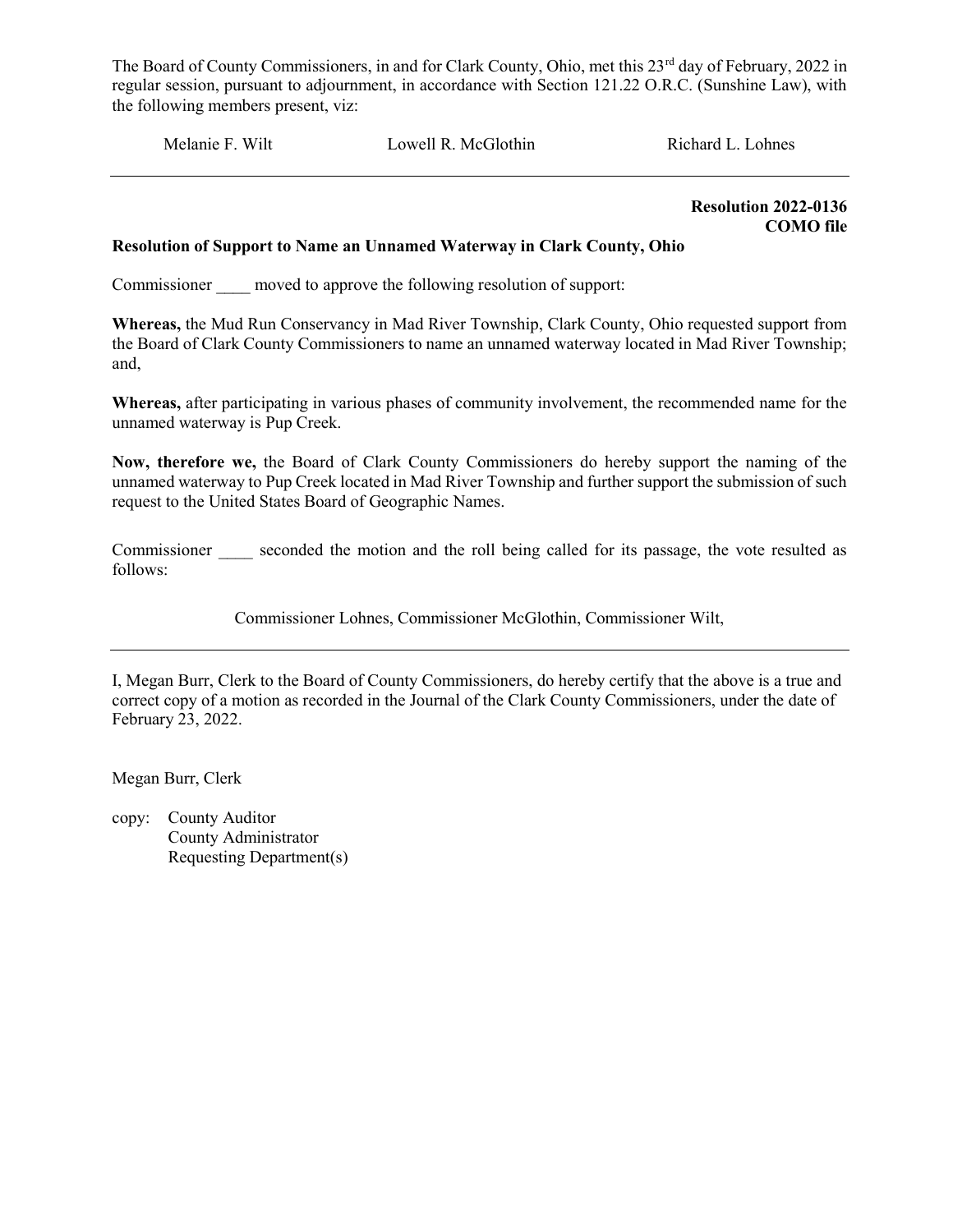| Melanie F. Wilt | Lowell R. McGlothin | Richard L. Lohnes |
|-----------------|---------------------|-------------------|
|                 |                     |                   |

 Resolution 2022-0137 TRAV file

# Approve Travel/Expense Allowance

Commissioner moved, per request of the following Department Director(s) or Elected Official(s), to approve the following travel allowances:

|            | Dept. Name    | <b>Purpose</b> | <b>Place</b>   | Date           | Cost       |
|------------|---------------|----------------|----------------|----------------|------------|
| <b>JFS</b> | E. Willoughby | Conference     | Tuscaloosa, AL | $3/28 - 30/22$ | \$1,017.00 |

Further move reimbursements shall comply with all requirements of the Travel Policy as adopted in the Personnel Manual.

Commissioner seconded the motion and the roll being called for its passage, the vote resulted as follows:

Commissioner Lohnes, Commissioner McGlothin, Commissioner Wilt,

I, Megan Burr, Clerk to the Board of County Commissioners, do hereby certify that the above is a true and correct copy of a motion as recorded in the Journal of the Clark County Commissioners, under the date of February 23, 2022.

Megan Burr, Clerk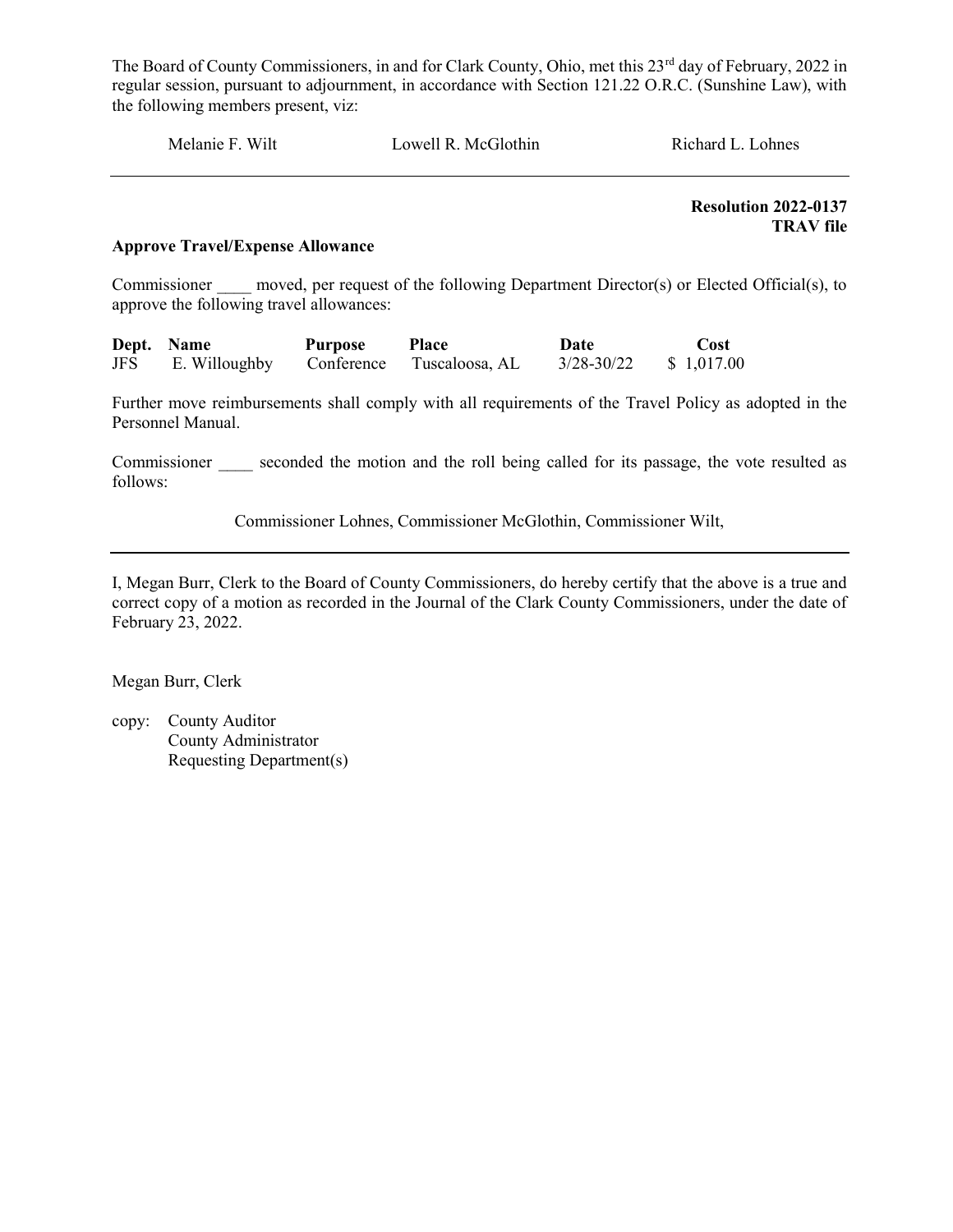Melanie F. Wilt Cowell R. McGlothin Richard L. Lohnes

 Resolution 2022-0138 ARPA file

# Authorize Allocation of American Rescue Plan Act (ARPA) Funds to Reimburse the County for 9-1-1 Dispatching Costs

Commissioner \_\_\_\_ moved, per request of the County Administrator, to approve the following reimbursement:

WHEREAS, Clark County has received direct payments from the United States (US) Treasury under the Coronavirus State and Local Fiscal Funds authorized by the American Rescue Plan Act (ARPA); and,

WHEREAS, Clark County will use the funding in accordance with ARPA and guidance from the US Treasury; and,

WHEREAS, the Department of Treasury issued the Interim Final Rule on May 10, 2021 and the Final Rule on January 6, 2022, to provide guidance on permissible uses; and,

WHEREAS, a permissible use of the ARPA funds is to provide resources that respond to the public health emergency with respect to Covid-19 and its negative impacts. Dispatch aids in the ability of first responders and emergency workers in the County to promote public safety and provide emergency medical services during the Covid-19 public health emergency; and,

WHEREAS, the amount allocated will reimburse a portion, \$682,295.86, of the total dispatching expenses incurred from March 3, 2021 to December 31, 2021. The remaining balance of \$1,817,704.14 will be applied toward the next two years of 9-1-1 dispatching costs.

NOW, THEREFORE, BE IT RESOLVED by the Board of County Commissioners, that:

The Board of County Commissioners approves the use of ARPA funds to reimburse the County for 9-1-1 dispatching costs incurred between March 3, 2021 and December 31, 2023 in the amount not to exceed \$2,500,000.00.

Commissioner seconded the motion and the roll being called for its passage, the vote resulted as follows:

Commissioner Lohnes, Commissioner McGlothin, Commissioner Wilt,

I, Megan Burr, Clerk to the Board of County Commissioners, do hereby certify that the above is a true and correct copy of a motion as recorded in the Journal of the Clark County Commissioners, under the date of February 23, 2022.

Megan Burr, Clerk